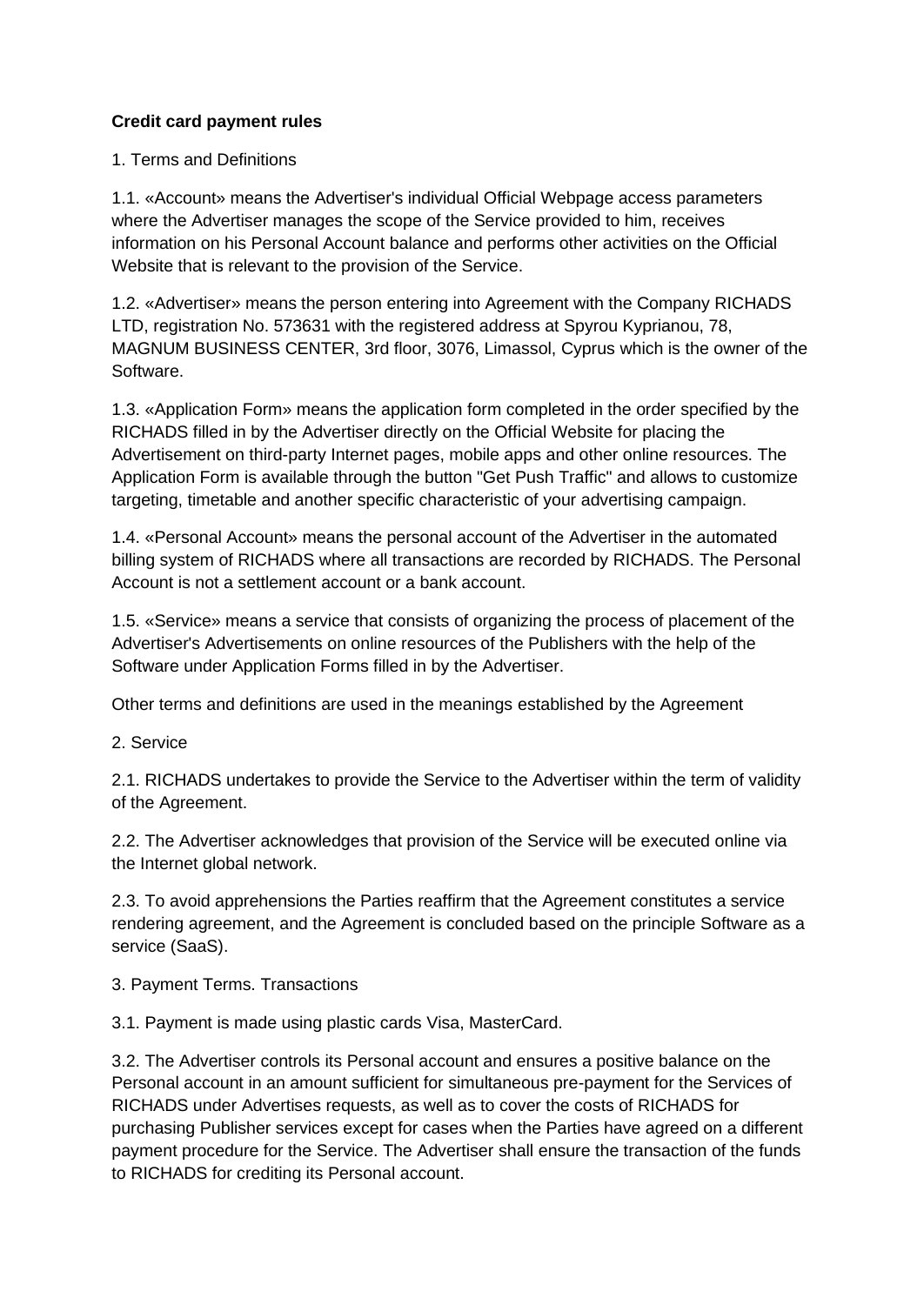3.3. The Advertiser's Personal Account is debited when the Advertiser's advertisement is placed on a third-party website or mobile app under his Application Form. The estimated amount (cost) of such payment is calculated on the basis of Selection and displayed for the Advertisers preliminary, while the Advertiser fills the Application Form.

The Advertiser is warned and agrees that the estimated amount doesn't take into account some specific features of Advertiser's initial choice reflected in Application Form such as Advertiser's usage of push-traffic etc. So situations of difference between the estimated cost and the final cost of the Services can take place from time to time.

At the expense of the Advertiser RICHADS independently pays for purchasing Publisher services to place Advertiser's Advertisements.

3.4. The currency of funds on the Personal Account is US Dollar. All payments to RICHADS for crediting the Personal Account shall be made in US Dollars. Preliminary conversion of any other currency to US Dollars shall be conducted by the Advertiser, bank or payment system, however in any case RICHADS shall not be liable for such conversion, its correctness, nor shall he bear any expenses occurred in connection with such conversion.

Crediting of the Personal Account is executed in the amount transferred to the bank account of the RICHADS.

All commissions and fees charged by banks, payment systems or other financial institutions participating in transactions between RICHADS and the Advertiser and (or) securing such transactions are paid by the Advertiser.

3.5. The Personal Account may be credited only by the Advertiser to RICHADS bank account. All payments to RICHADS shall be made with an indication of the Personal Account. All payments made to RICHADS with indication the Personal Account shall be considered as payments made by the Advertiser. The Advertiser undertakes not to disclose the Personal Account to any third parties.

3.6. The Personal Account is debited after the completion of the Application Form for the amount previously displayed in the Application Form depending on the advertising campaign characteristics chosen by the Advertiser except for cases when the Parties have agreed on a different payment procedure for the Service.

3.7. The final cost of the Services is to be determined after the end of its provision on the basis of RICHADS's Reporting System data and is displayed in Advertiser's Personal Account. In case of such a situation the Advertiser shall credit its Personal Account in order to cover the difference between the estimated and the final cost of Services within 7 (seven) calendar days from the date of notifying by RICHADS (NET 7). And RICHADS is entitled to debit Advertiser's Personal Account for the sum of covering the difference.

3.8. If the Advertiser defaults the obligation to cover the difference to the term specified in this paragraph, RICHADS is entitled to collect from the Advertiser a penalty fee of 1% (one percent) of the overdue amount for each day of delay by debiting Advertiser's Personal Account.

3.9. The Parties confirm their understanding that the Selection results choose the most appropriate Publisher's online resources where the Advertisement shall be placed.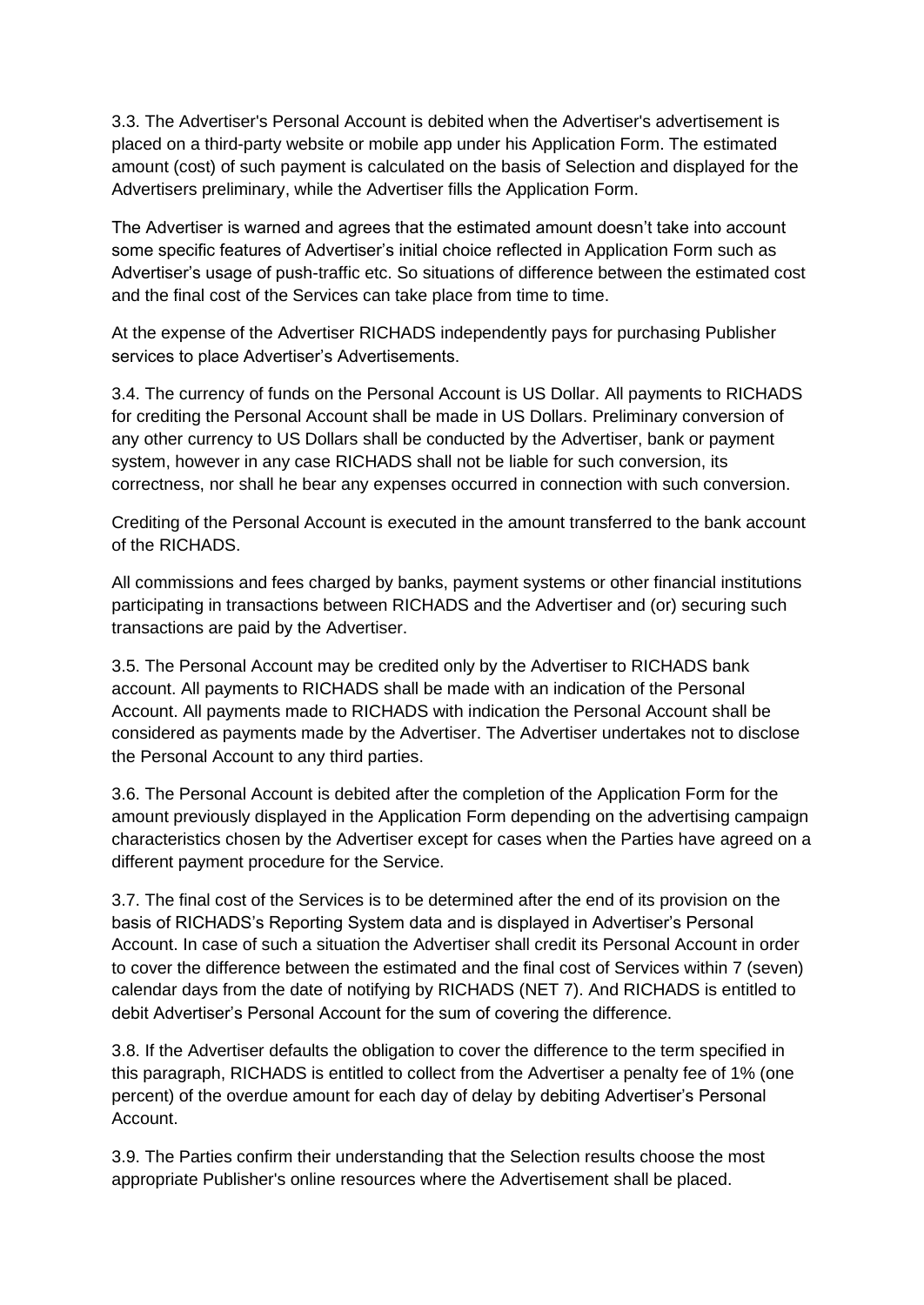Nevertheless, RICHADS does not guarantee any specific amount of clicks, reviews and conversions of the Advertisements.

3.10. The Parties agree that RICHADS's Reporting System data is the only due means to determine the amount of funds subject to crediting or debiting to/from the Personal Account.

3.11. The Parties confirm their understanding that, in no event, RICHADS may make any cash-out refunds to real settlement accounts of the Advertiser.

3.12. If the Advertiser detects the errors in the Advertisement placement, he is entitled to request RICHADS to refund him the funds been paid for placement of the relevant Advertisement through crediting the Advertiser's Personal Account or by returning money to his bank card at his discretion.

Such a refund/return of money may be requested within five (5) calendar days after its detection. The refund is provided only in case of the following errors:

a. The placed Advertisement received not normal compared to the usual amount of clicks from the same IP address within one (1) day. In such situation RICHADS shall check whether booting bots took place and, if so, accept the refund requested;

b. The Advertisement is placed not under targeting characteristics, specified by the Advertiser in the Application Form, due to the Software error.

3.13. RICHADS reserves the right to conduct its own audit to verify whether the relevant error took place. In case RICHADS confirms the relevant errors, the refund is made by RICHADS through crediting the Advertiser's Personal Account within thirty (30) calendar days after such confirmation.

3.14. The online credit card payment transaction is completely confidential and secure. Your personal data and card details are entered not on the page of our site, but on the authorization page of the payment system. Access to them is carried out using the secure data transfer protocol (TLS), and verified Internet payment technologies Verified by Visa and MasterCard SecureСode are also used to transfer confidential information from the client to the server and further processing in the processing center. This means that confidential payer data (card details, registration data, etc.) do not go to the online store, their processing is completely protected, and no one can get personal and bank data of the client. In addition, when processing payments by bank cards, the secure 3D-Secure technology is used, which is required by the international payment system VISA and MasterCard.

## 4. Quality of the Service

4.1. The Parties agree that under the Agreement the Service is rendered under the condition "as is", and RICHADS shall not be liable for the Service quality compliance, nor shall RICHADS be liable for irregularities in Service rendering, temporary interruptions in the Software operation or lack of access to the Official Website regardless of the reasons for these irregularities, interruptions or lack of access.

4.2. Despite the provisions of clause 4.1. hereof RICHADS shall make all possible efforts to ensure the Service provision 24 hours 7 days a week. In the necessity to terminate the Service provision in order to conduct maintenance work or improvement of the Software, the